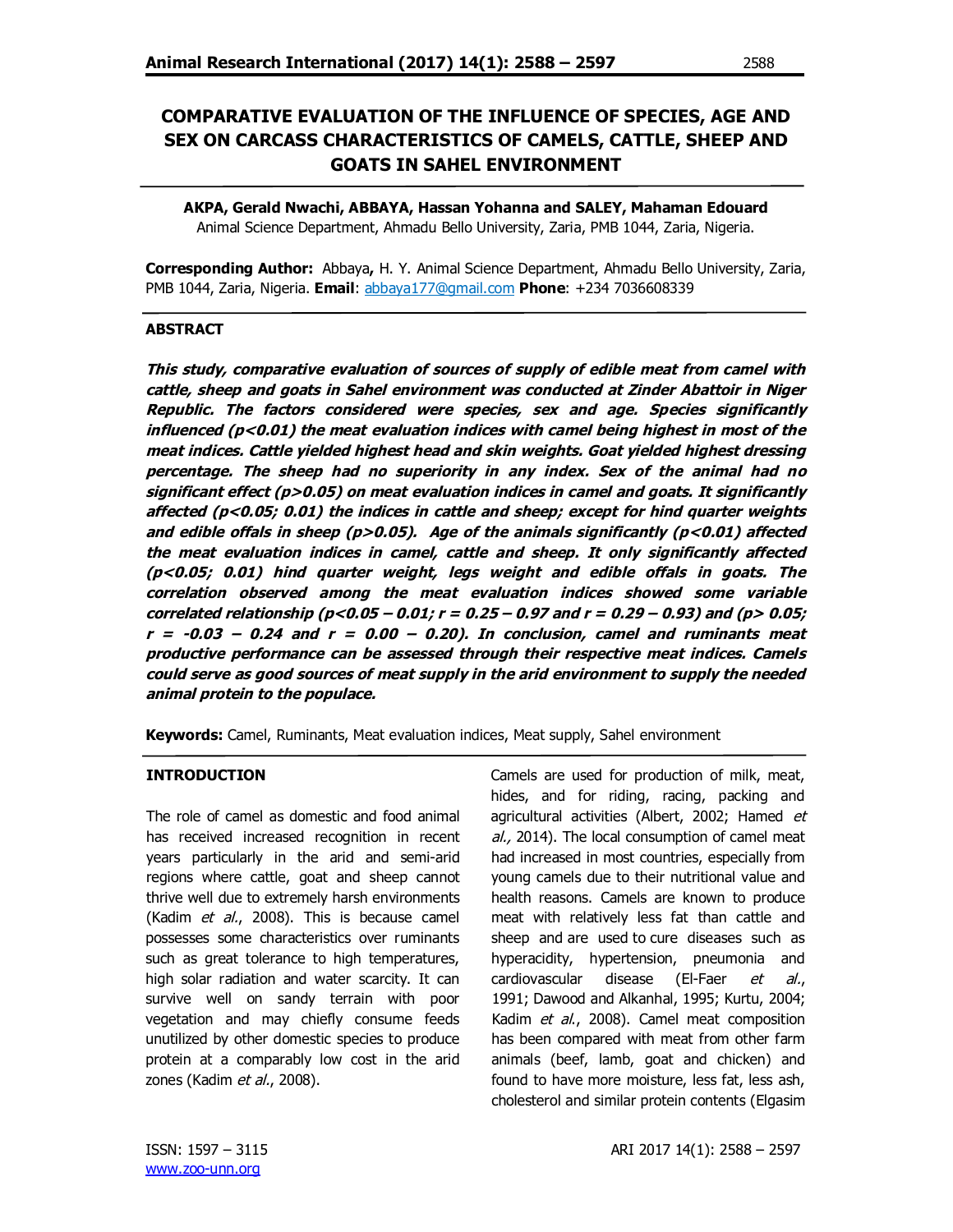and Alkanhal, 1992; Dawood and Alkanhal, 1995; Kadim et al., 2008; Soltanizadeh et al., 2010). Camels are good potential source of meat as they yield reasonably heavy carcasses under inexpensive management systems that are used as sausages, killichi, hamburgers and minced meat. A wide range of carcass characteristic such as live weight, carcass weight, dressing percentage, four quarter weight, hind quarter weight and head weight have been reported for camels, with the variation apparently due to condition, sex, breed and age at slaughter (Herrmann and Fisher, 2004; Kurtu, 2004; Choat et al., 2006). This paper is therefore aimed at evaluating the influence of species, age and sex on carcass characteristics of camels, cattle, sheep and goat.

### **MATERIALS AND METHODS**

Data on seventy two animals (72) were used for the experiment, 18 from each species (9 males and 9 females) of camel, cattle, goat and sheep collected at Zinder Abattoir situated at Southern part of Niger Republic. For camel and cattle, animals aging less than 2 years,  $2 - 4$  years and greater than 4 years were sampled. This gave rise to animals being categorized as young, adult and aged for both males and females. For goats and sheep, and for each sex, animals were categorized into age groups as follows: less than 1 year,  $1 - 2$  years and more than 2 years. These for both males and females gave rise to young, adult and aged animals, respectively. Dental formulae of the animals and information from the butchers on the animals were used to estimate their ages for the different species. For ruminants and camels, the formula used was (003/4033 and 0033/4033), (113/312 and 1133/3123) for young and adult, respectively.

Data collection was carried out in Zinder Abattoir situated at Southern part of Niger Republic. The following characteristics were measured: (i) Live weight – this is the weight of animal when alive. For camel and cattle, barometric, crevats and Indian corps methods were used respectively. For goat and sheep, the live weight was taken by weighing them directly

on the weighing scale, (ii) carcass weight – this is the weight of the carcass after removing the skin, gastrointestinal tracts, head and legs. Toledo weighing scale was used to estimate the carcass weight and (iii) carcass yield or dressing percentage was estimated using the formula:  $D\%$  = carcass weight / live weight x 100.

Other parameters measured were: (i) fore quarter weight – the weight of the frontal half of the animal containing the fore legs, (ii) hind quarter weight – this is weight of the rear half of the animal containing the hind legs, (iii) head weight – this is the weight of the animal's head after the horns had been removed, (iv) skin weight – this is the weight of the fresh skin of the animal and (v) edible offals weight  $-$  this is the weight of the animal internal organs comprising of the lungs, heart, stomach, intestine, spleen, kidney and liver.

**Statistical Analysis:** Data collected were subjected to analysis of variance (ANOVA) of SAS (2002) and the significant treatment means were separated using Duncan Multiple Range Test (DMRT) (Duncan, 1955). Correlation between two variables was estimated using the PROC CORR procedure of the same software. The following model was used for the analyses:  $Y_{ijkl} = \mu + S_i + A_j + S_k + e_{ijkl}$ , where  $Y_{ijkl}$  is the dependent variable,  $\mu$  = over al mean,  $S_i$  = effect of  $i<sup>th</sup>$  species (camel, cattle, goat and sheep),  $A_i$  = effect of the  $j_{th}$  age of the animal (young, adult, aged),  $S_k$  = effect of the  $k^{th}$  sex (male, female) and  $e_{ikl}$  = residual error.

#### **RESULTS AND DISCUSSION**

The effect of species on meat indices of the sampled animals indicated that species of the animal significantly influenced (p<0.01) the meat evaluation indices (Table 1). With regards to species, camel was superior in live weight, carcass weight, fore and hind quarters weights, legs and edible offals. Cattle were superior in head and skin weights, but similar to camel in carcass weight dressing percentage, hind quarter weights and edible offals. Goat was superior in dressing percentage, but ranked the least in other meat evaluation indices.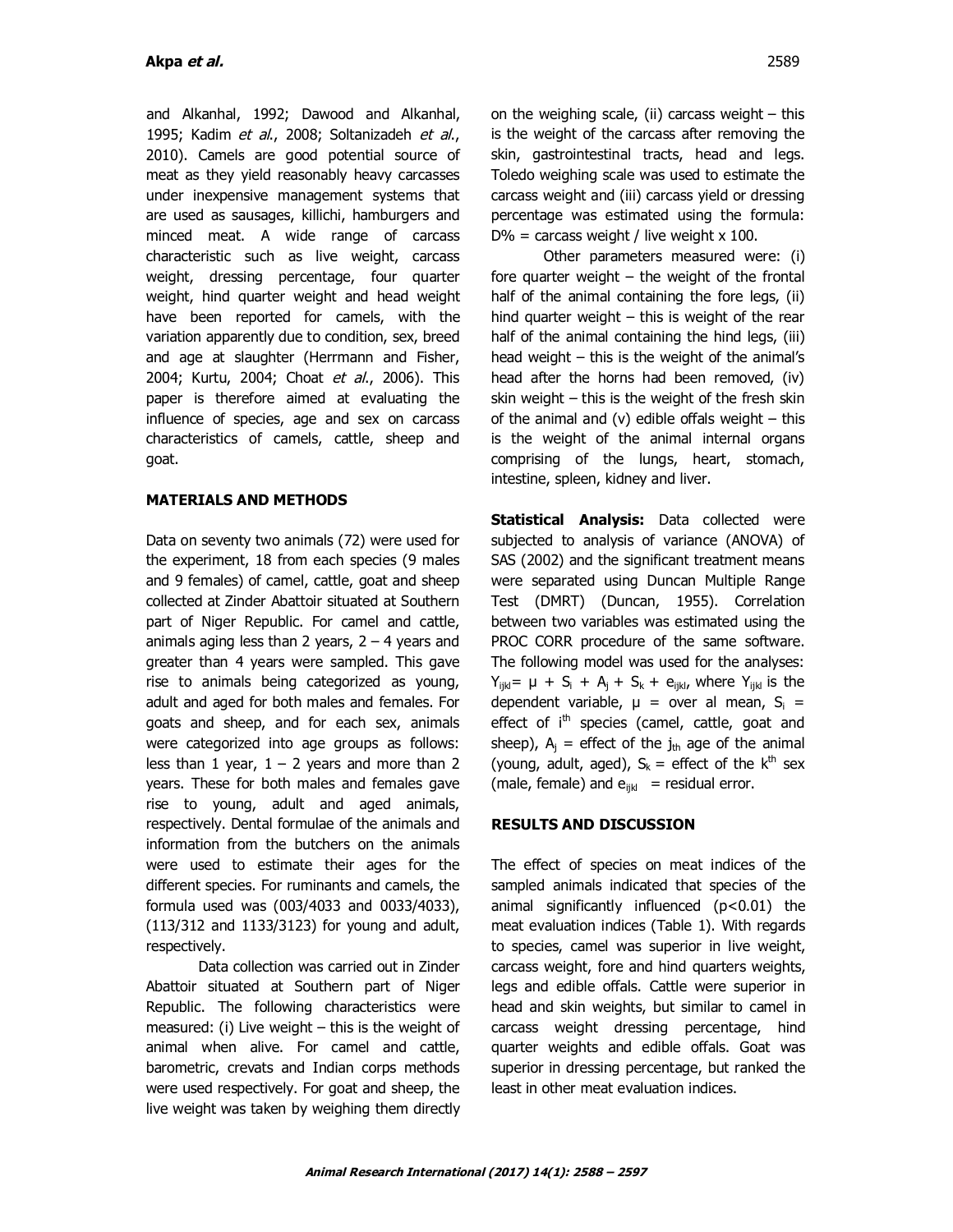| sanci chviromnome          |                              |                                |                         |                         |
|----------------------------|------------------------------|--------------------------------|-------------------------|-------------------------|
| <b>Characteristics</b>     | <b>Camel (18)</b>            | Cattle (18)                    | <b>Goat (12)</b>        | Sheep $(12)$            |
| Live weight                | $330.7 \pm 29.18^a$          | $297.7 \pm 25.27^b$            | $18.4 \pm 0.49^{\circ}$ | $35.1 \pm 2.95^{\circ}$ |
| Carcass weight             | $139.9 \pm 10.30^a$          | $131.4 \pm 20.37$ <sup>a</sup> | $11.3 \pm 0.34^b$       | $18.0 \pm 2.15^b$       |
| <b>Dressing percentage</b> | $41.0 \pm 0.56^{\circ}$      | $43.3 \pm 3.92^{\circ}$        | $56.6 \pm 1.95^{\circ}$ | $49.6 \pm 2.04^b$       |
| Fore quarter weight        | $41.9 \pm 2.97$ <sup>a</sup> | $32.3 \pm 4.56^b$              | $4.1 \pm 0.43^c$        | $5.7 \pm 0.38^{\circ}$  |
| Hind quarter weight        | $31.3 \pm 2.33^{\circ}$      | $29.3 \pm 4.28$ <sup>a</sup>   | $4.5 \pm 0.56^{\circ}$  | $5.5 \pm 0.30^b$        |
| <b>Head weight</b>         | $10.2 \pm 1.31^b$            | $11.7 \pm 1.72$ <sup>a</sup>   | $0.8 \pm 0.09^{\circ}$  | $2.1 \pm 0.29^c$        |
| Skin weight                | $17.4 \pm 0.52^b$            | $18.20 \pm 1.45^{\circ}$       | $1.4 \pm 0.09^{\circ}$  | $2.3 \pm 0.30^{\circ}$  |
| Legs weight                | $1.10 \pm 0.56^{\circ}$      | $5.8 \pm 0.59^b$               | $0.6 \pm 0.08^{\circ}$  | $0.9 \pm 0.09^{\circ}$  |
| <b>Edible offal</b>        | $18.4 \pm 2.04^{\circ}$      | $18.4 \pm 2.25^{\circ}$        | $2.2 \pm 0.08^{\circ}$  | $6.0 \pm 0.16^b$        |
|                            |                              |                                |                         |                         |

**Table 1: Effect of species on carcass characteristics of camels, cattle, sheep and goats in Sahel environment**

Number in parenthesis = number of animals sampled, means with different letter superscript within the same row are significantly different

Sheep had no superiority in any of the meat evaluation indices. It ranked similar to goat in carcass weight, fore and hind quarters weights and legs weight. The superiority of camel over other species in the characteristics measured agreed with the reports of Al-Ani (2004), Saparov and Annageldiyev (2005) and Kadim et al. (2008). All authors reported that camels are good potential sources of meat as they yield reasonably heavy carcasses under inexpensive management system that could be used to meet the growing needs for meat in developing countries especially for low income population groups. It is also not surprising that the camel yielded the highest live weight. This is because the size of an animal positively influences the live and carcass weights of an animal (Hammond, 1983) and that camel can thrive well in arid and semi-arid environments than cattle, sheep and goat. The highest yield of cattle in head and skin weight concord with the reports of Herrmann and Fisher (2004) and Kadim et al. (2008) that the camel head and skin weight is proportionately lower than that of cattle. This could be attributed to the fact that camels lack horns. The similarity in value of edible offal recorded for camel and cattle in this study agreed with Al-Ani (2004) that reported that camels and cattle had proportionately heavier kidney and lighter digestive tracts and head than sheep and goats. Also the results of this study on the superiority of camel and cattle in carcass weight, hind quarter weight and edible offal over sheep and goat agreed with the previous reports of Camfield et al. (1999) and Short et al. (1999) that the larger framesized animals attain heavier final weights and have heavier carcasses than the smaller framesized animals. The high dressing percentage of goat over camel, cattle and sheep confirmed the study of Eusminger (1977) who reported high dressing percentage of goat over sheep, cattle and camel. This could be attributed to the lesser bones in goat than the other species.

The influence of sex and age of the animals on meat evaluation indices across the studied animals, indicated that the sex of the animal had no significant effect (p>0.05) on meat evaluation indices in camel and goats (Table 2). Sex of the animal significantly affected (p<0.05; 0.01) meat evaluation the indices in cattle and sheep; except for hind quarter weights and edible offals in sheep (p>0.05). Generally, males were superior in the performance of the meat evaluation indices compared to females.

The effect of sex on carcass parameters on cattle and sheep in this study agreed with Choat et al. (2006), Guillemin et al. (2009) and Panjono-Kang *et al.* (2009) that sex is one of the ante-mortem factors contributing to variation in beef muscle and carcass characteristics in cattle because it affects fat depositions in the muscle of the cattle. The result of this study is at variance with the earlier report by Peña et al. (2007) who reported no significance of sex on carcass traits in Florida suckling lamb. Furthermore, Falagan (1992), Vergara et al. (1999), Santos et al. (2000) and Pérez et al. (2000; 2002) reported carcass yield to be better in females as opposed to the better performance in males observed in this study.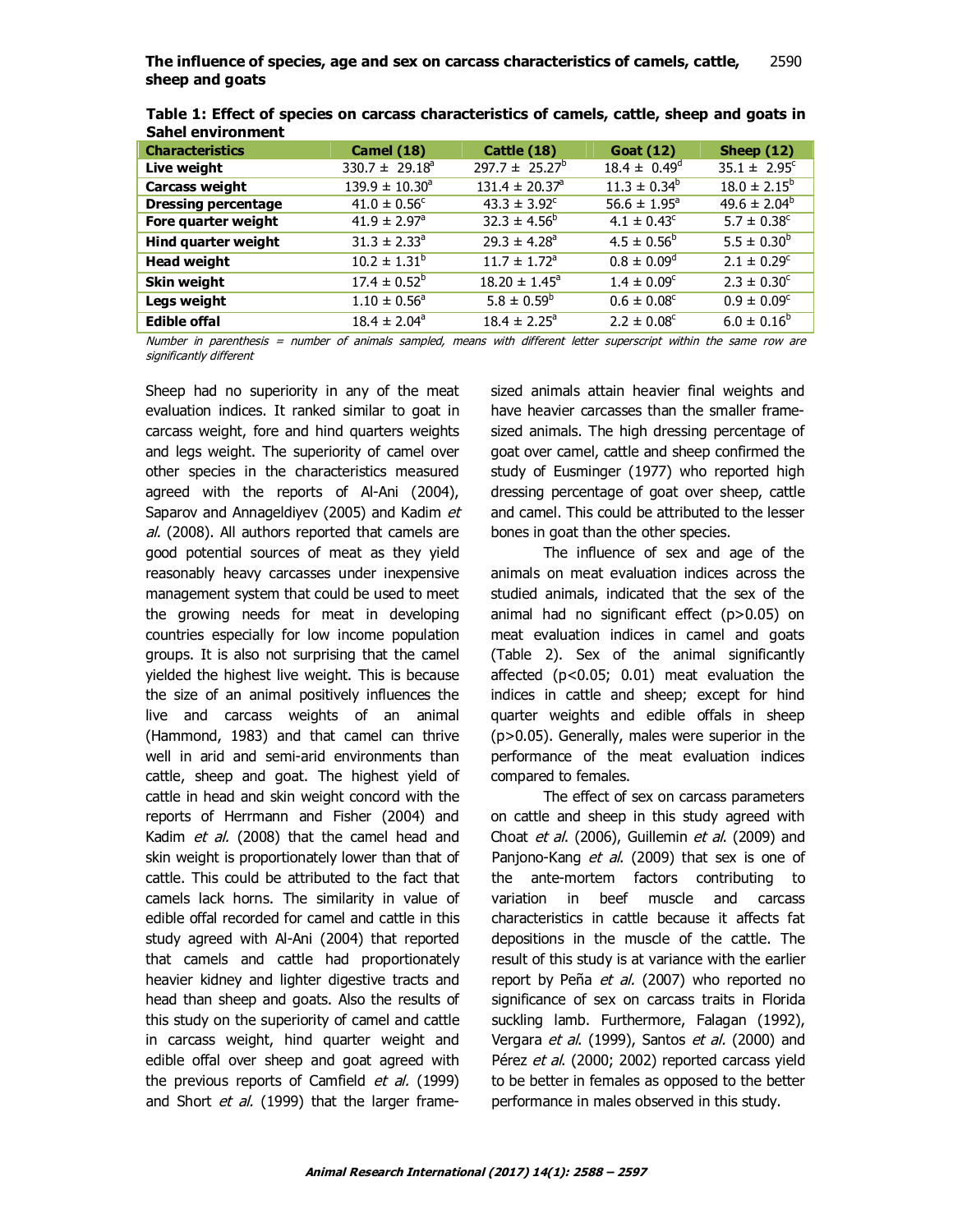| Table 2: Effect of age and sex on meat evaluation indices of camel, cattle, goat and sheep |  |
|--------------------------------------------------------------------------------------------|--|
| in Sahel environment                                                                       |  |

| <b>Characteristics</b>     |                              | <b>Sex</b>                    | Age                           |                             |                               |  |  |
|----------------------------|------------------------------|-------------------------------|-------------------------------|-----------------------------|-------------------------------|--|--|
|                            | <b>Male</b>                  | <b>Female</b>                 | Young                         | <b>Adult</b>                | <b>Aged</b>                   |  |  |
|                            |                              | <b>Camel</b>                  |                               |                             |                               |  |  |
| Live weight                | $338.8 \pm 11.69$            | $322.8 \pm 11.64$             | $224.7 \pm 53.4^b$            | $388.9 \pm 29.10^a$         | $378.4 \pm 23.85^a$           |  |  |
| <b>Carcass weight</b>      | $135.1 \pm 5.27$             | $132.5 \pm 5.92$              | $96.3 \pm 1.00^b$             | $154.1 \pm 7.10^a$          | $151.0 \pm 5.55$ <sup>a</sup> |  |  |
| <b>Dressing percentage</b> | $40.7 \pm 0.77$              | $41.2 \pm 0.75$               | $43.0 \pm 21.80$              | $40.1 \pm 0.45$             | $39.8 \pm 0.60$               |  |  |
| Fore quarter weight        | $42.3 \pm 1.22$              | $41.1 \pm 1.27$               | $31.0 \pm 5.45^b$             | $46.1 \pm 2.1^a$            | $48.2 \pm 3.15^a$             |  |  |
| <b>Hind quarter weight</b> | $31.2 \pm 0.97$              | $31.4 \pm 0.97$               | $22.8 \pm 4.25$ <sup>b</sup>  | $36.2 \pm 2.45^a$           | $34.8 \pm 1.75$ <sup>a</sup>  |  |  |
| <b>Head weight</b>         | $10.3 \pm 0.45$              | $10.0 \pm 0.48$               | $10.0 \pm 0.10^b$             | $14.4 \pm 2.10^a$           | $6.1 \pm 2.05^{\circ}$        |  |  |
| Skin weight                | $17.2 \pm 0.24$              | $17.6 \pm 0.24$               | $15.5 \pm 0.95^b$             | $18.3 \pm 0.45^a$           | $18.4 \pm 0.50^{\circ}$       |  |  |
| Legs weight                | $11.0 \pm 0.21$              | $11.0 \pm 0.21$               | $9.2 \pm 0.90^{\circ}$        | $11.2 \pm 0.10^b$           | $12.7 \pm 0.85$ <sup>a</sup>  |  |  |
| <b>Edible offal</b>        | $18.2 \pm 0.73$              | $18.9 \pm 0.81$               | $13.2 \pm 2.60^{\circ}$       | $16.8 \pm 0.80^b$           | $25.7 \pm 3.65^a$             |  |  |
|                            |                              | <u>Cattle</u>                 |                               |                             |                               |  |  |
| Live weight                | $351.8 \pm 27.05^a$          | $243.7 \pm 27.00^b$           | $203.3 \pm 47.2$ <sup>c</sup> | $298.0 \pm 0.15^b$          | $391.8 \pm 47.05^a$           |  |  |
| <b>Carcass weight</b>      | $173.0 \pm 20.80^a$          | $89.8 \pm 20.80$ <sup>b</sup> | $75.3 \pm 28.05^b$            | $167.3 \pm 17.95^a$         | $151.5 \pm 10.05^a$           |  |  |
| <b>Dressing percentage</b> | $50.2 \pm 3.45^a$            | $36.8 \pm 3.25^b$             | $36.5 \pm 3.40^b$             | $55.5 \pm 6.10^a$           | $38.5 \pm 2.40^b$             |  |  |
| Fore quarter weight        | $41.9 \pm 4.80$ <sup>a</sup> | $22.6 \pm 4.85^b$             | $20.1 \pm 6.10^b$             | $40.2 \pm 3.95^{\circ}$     | $36.5 \pm 2.10^a$             |  |  |
| <b>Hind quarter weight</b> | $38.4 \pm 4.55$ <sup>a</sup> | $20.1 \pm 4.60^b$             | $19.0 \pm 5.15^{\circ}$       | $37.9 \pm 4.30^a$           | $30.8 \pm 0.75^{\circ}$       |  |  |
| <b>Head weight</b>         | $14.3 \pm 1.30^a$            | $9.1 \pm 1.30^{b}$            | $6.4 \pm 2.65$ <sup>c</sup>   | $13.0 \pm 0.65^b$           | $15.7 \pm 2.00^a$             |  |  |
| Skin weight                | $21.6 \pm 1.70^a$            | $18.5 \pm 0.15^b$             | $20.3 \pm 1.05^b$             | $15.6 \pm 1.30^{\circ}$     | $24.2 \pm 3.00^a$             |  |  |
| Legs weight                | $6.1 \pm 0.15^a$             | $5.5 \pm 0.15^b$              | $3.7 \pm 1.05^{\circ}$        | $7.1 \pm 0.65^{\circ}$      | $6.6 \pm 0.40^b$              |  |  |
| <b>Edible offal</b>        | $22.2 \pm 1.90^{\circ}$      | $14.6 \pm 1.90^b$             | $24.4 \pm 3.00^a$             | $12.4 \pm 3.00^{\circ}$     | $18.4 \pm 0.00^b$             |  |  |
|                            |                              | Goat                          |                               |                             |                               |  |  |
| Live weight                | $19.1 \pm 0.35$              | $17.8 \pm 0.30$               | $17.5 \pm 0.45$               | $19.3 \pm 0.45$             |                               |  |  |
| <b>Carcass weight</b>      | $9.8 \pm 0.750$              | $10.7 \pm 0.30$               | $10.9 \pm 0.20$               | $9.5 \pm 0.90$              |                               |  |  |
| <b>Dressing percentage</b> | $51.8 \pm 2.40$              | $56.4 \pm 0.10$               | $58.3 \pm 0.85$               | $49.8 \pm 3.40$             |                               |  |  |
| Fore quarter weight        | $3.2 \pm 0.45^b$             | $5.0 \pm 0.45^{\circ}$        | $4.7 \pm 0.30$                | $3.6 \pm 0.25$              |                               |  |  |
| <b>Hind quarter weight</b> | $3.8 \pm 0.35$               | $5.2 \pm 0.35$                | $5.7 \pm 0.60^a$              | $3.3 \pm 0.60^b$            |                               |  |  |
| <b>Head weight</b>         | $1.0 \pm 0.10$               | $0.7 \pm 0.05$                | $1.0 \pm 0.10$                | $0.7 \pm 0.05$              |                               |  |  |
| Skin weight                | $1.4 \pm 0.00$               | $1.5 \pm 0.05$                | $1.6 \pm 0.10$                | $1.2 \pm 0.10$              |                               |  |  |
| Legs weight                | $0.6 \pm 0.00$               | $0.6 \pm 0.00$                | $0.8 \pm 0.10^a$              | $0.4 \pm 0.10^{6}$          |                               |  |  |
| <b>Edible offal</b>        | $2.2 \pm 0.00$               | $2.2 \pm 0.00$                | $2.0 \pm 0.10^{b}$            | $2.4 \pm 0.10^a$            |                               |  |  |
|                            |                              | <b>Sheep</b>                  |                               |                             |                               |  |  |
| Live weight                | $37.8 \pm 1.35^a$            | $32.6 \pm 1.25^b$             | $28.4 \pm 3.35^b$             | $41.9 \pm 3.40^a$           |                               |  |  |
| <b>Carcass weight</b>      | $20.3 \pm 1.15^a$            | $15.5 \pm 1.25^b$             | $13.2 \pm 2.40^b$             | $22.6 \pm 2.30^a$           |                               |  |  |
| <b>Dressing percentage</b> | $52.5 \pm 1.45$ <sup>a</sup> | $46.9 \pm 1.35^b$             | $45.6 \pm 2.00^b$             | $53.9 \pm 2.15^a$           |                               |  |  |
| Fore quarter weight        | $6.5 \pm 0.40^a$             | $5.0 \pm 0.35^b$              | $6.3 \pm 0.30$ <sup>a</sup>   | $5.2 \pm 0.25^b$            |                               |  |  |
| Hind quarter weight        | $5.7 \pm 0.10$               | $5.2 \pm 0.15$                | $6.2 \pm 0.35$ <sup>a</sup>   | $4.8 \pm 0.35^b$            |                               |  |  |
| <b>Head weight</b>         | $2.9 \pm 0.40^a$             | $2.0 \pm 0.05^b$              | $1.9 \pm 0.10^{b}$            | $3.0 \pm 0.45^a$            |                               |  |  |
| Skin weight                | $2.5 \pm 0.10^a$             | $2.1 \pm 0.10^{b}$            | $1.6 \pm 0.35^b$              | $3.0 \pm 0.35$ <sup>a</sup> |                               |  |  |
| Legs weight                | $1.0 \pm 0.05^a$             | $0.7 \pm 0.10^{b}$            | $0.7 \pm 0.10^{b}$            | $1.0 \pm 0.05^a$            |                               |  |  |
| <b>Edible offal</b>        | $3.5 \pm 1.25$               | $3.2 \pm 1.40$                | $3.0 \pm 1.50^b$              | $3.7 \pm 1.15^a$            |                               |  |  |

abc: Means with different superscript within the same row are significantly different

The general superiority of males over females could be attributed to more fat deposition, especially at the renal region of the female animals and possibly due to the physiology of the male, which includes an advanced growth rate and consequently, a greater elongation of bones (Wylie et al., 1997).

Age of the animal significantly affected (p<0.01) the meat evaluation indices in camel, cattle and sheep.

Age of the animals only significantly affected (p<0.05; 0.01) hind quarter weight, legs weight and edible offals in goats. In this study, very old small ruminants were not processed for meat supply. In camel and cattle, the adults and aged were superior to the young source in performance of meat evaluation indices. However, in the goats, a better source of supply of hind quarter weight and legs weight was from young goats compared to the adult goats, while the adults were a better source for edible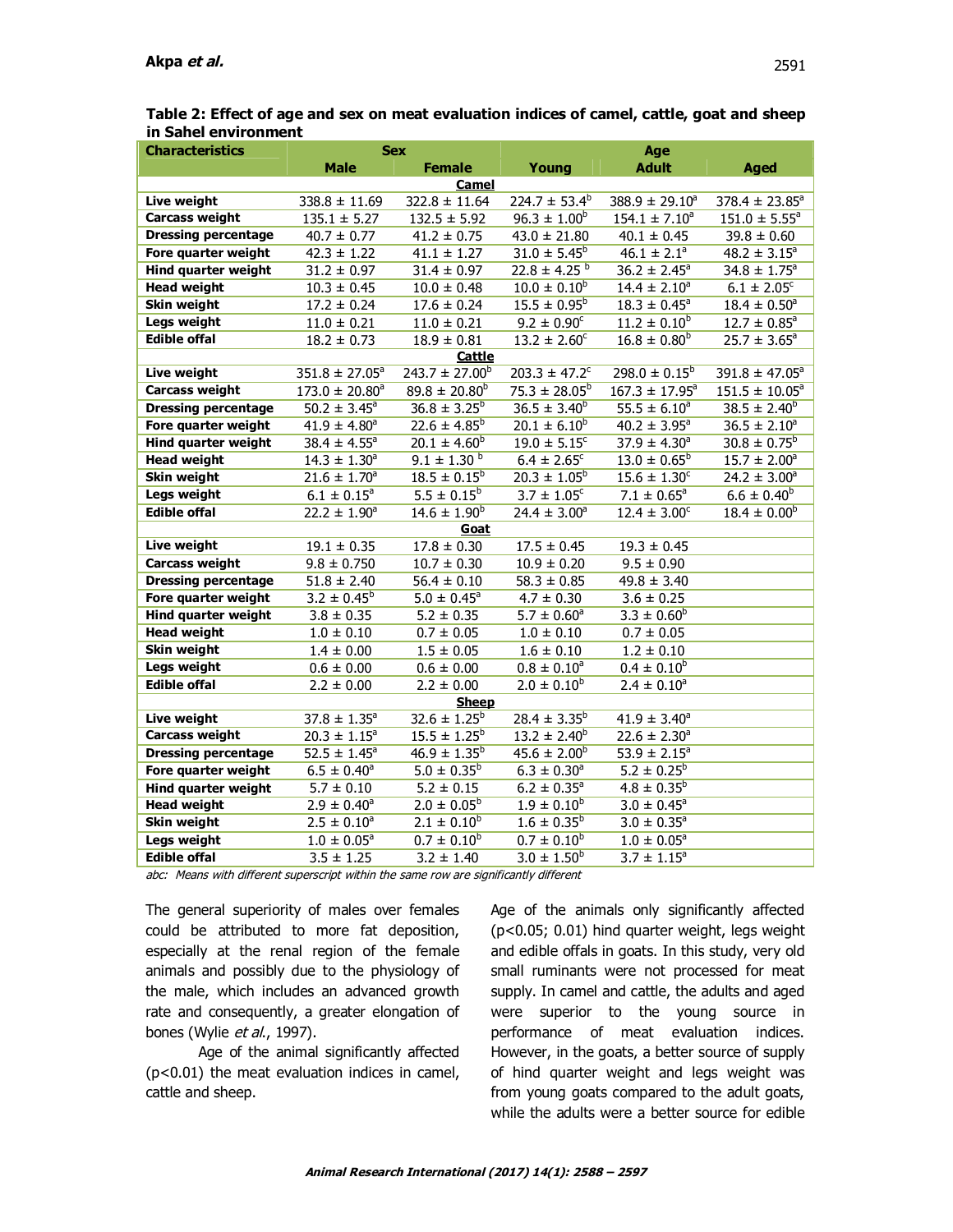offals. In the sheep, the young animals were better source of supply of fore and hind quarters while adult animals were better in supplying live weight, carcass weight, dressing percentage, head weight, skin weight, legs weight and edible offals.

Age effect on carcass quality as observed in this study for camel, cattle and sheep agreed with earlier reports of Hammond (1983), Abouheif et al. (1990), Kadim et al. (2008) and Hamed et al. (2014) who reported that age is among the factors that affect carcass characteristics in animals. The significant effect of age on goat's edible offals, hind quarter and legs weights observed in this study concord with the earlier reports (Marichal et al. 2003; Peña et al. 2007; Mayi et al., 2010; Kaić et al., 2012) that indicated an increase in these characteristics of goats with increasing slaughter age but contradicted the findings of Bonvillani et al. (2010) and Assan (2012) who reported that the contribution of visceral organs and fat depots as the percentages of empty body weight did not change with slaughter weight in Criollo Cordobés kids goat and Matebele goat respectively. The significant effect observed in this study could be attributed to the fact that fat deposition is more in older animals than in younger ones**.**

The general superiority of the adult and aged animals over the young ones concord with the reports of Koknaroglu et al. (2005) in cattle and Gaili *et al.* (1972) in goats indicating increased fat with increasing age and that the goats were at their peak of growth and development. The better source of fore and hind quarters in sheep could be as result of the fact that the young animals brought for slaughter were at their rapid growth rate and the superiority of adult sheep in supplying live weight, carcass weight, dressing percentage, head weight, skin weight, legs weight and edible offals could be as a result of an increased carcass characteristics with increased age.

The correlated relationships among the meat evaluation indices according to animal species indicated that the edible offal was positively correlated with live weight in all the species studied  $(p<0.01, r = 0.62 - 0.90)$ (Table 3).

The edible offal was negatively correlated with skin weight in camel  $(p<0.01, r = -0.65)$ , dressing percentage and legs weight in cattle  $(p<0.05, r = -0.28$  to  $-0.43$ ), and dressing percentage, fore quarter weight, hind quarter weight and leg weight in goats, while having a positive relationship with carcass weight, dressing percentage, head weight, skin weight and leg weight in sheep. There were some species differences in the relationship of edible offals with other meat evaluation indices. Leg weight had positive correlations with meat evaluation indices across species  $(p<0.05 0.01$ ,  $r = 0.25 - 0.97$ ) except in the sheep where it was negatively correlated with hind quarters ( $p < 0.05$ ,  $r = -0.42$ ). Skin weight was positively correlated with live weight, carcass weight, fore quarter weight and hind quarter weight in camel ( $p < 0.01$ ,  $r = 0.79 - 0.89$ ), live weight and hind quarter weight in cattle  $(p<0.05, r = 0.37 - 0.51)$ , carcass weight, dressing percentage, fore quarter and hind quarter weight in goat  $(p<0.05 - 0.01, r = 0.30)$ – 0.66), and live weight, carcass weight, dressing percentage and hind quarters in sheep  $(p<0.01, r = 0.81 - 0.97)$ . It was negatively correlated with fore quarter and hind quarter weights in sheep ( $p < 0.05$ ,  $r = -0.32$  to  $-0.45$ ). Head weight had no significant (p>0.05) relationships with live weight, carcass weight, dressing percentage, fore and hind quarters weight in camel ( $r = 0.01$ , -0.19). They were positively correlated with it in cattle ( $p<0.05$  – 0.01,  $r = 0.29 - 0.93$ ). In the goat, it was negatively correlated with dressing percentage and fore quarter weight ( $p<0.05$ ,  $r=-0.30$  to -0.44), and hind quarter weight in the sheep  $(p<0.05, r = -0.28)$ . The fore and hind quarters positively correlated among themselves and with live weight, carcass weight and dressing percentage in camel and cattle  $(p<0.01, r =$  $0.60 - 0.99$ ). However, they were negatively correlated with live weight, carcass weight and dressing percentage in sheep ( $p$ <0.05,  $r = -0.33$ to -0.40). Carcass weight and live weight were positively and significantly correlated across species ( $p < 0.01$ ,  $r = 0.75 - 0.95$ ) except in goats where there was no significant relationship (p>0.05).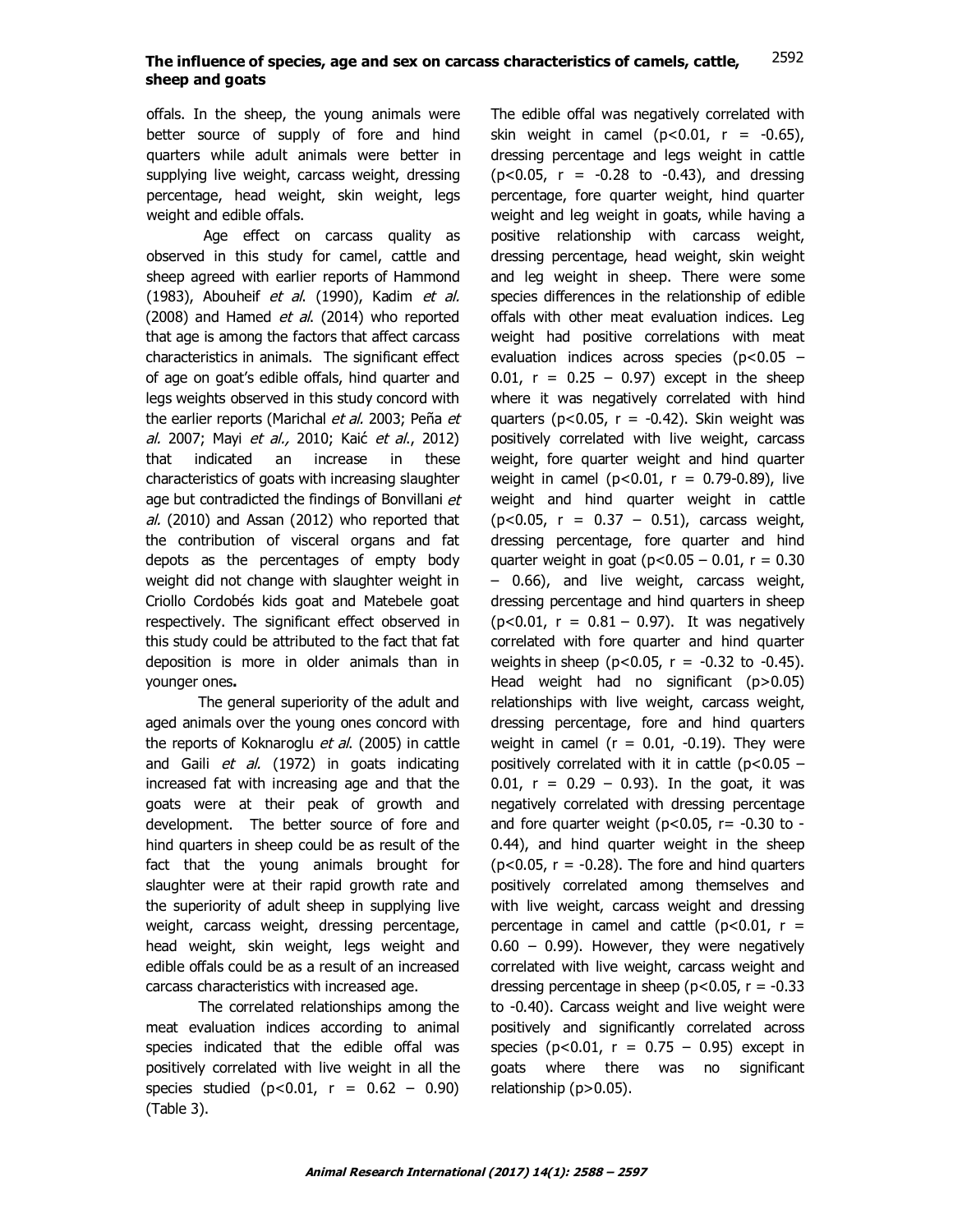| Table 3: Effect of species on the correlated relationship among the meat evaluation |  |
|-------------------------------------------------------------------------------------|--|
| indices of camel, cattle, goat and sheep in Sahel environment                       |  |

| <b>Variables</b> | LW   | <b>CW</b> | %D       | <b>FQW</b> | <b>HQW</b> | <b>HW</b> | <b>SW</b> | LW       | <b>EO</b> |
|------------------|------|-----------|----------|------------|------------|-----------|-----------|----------|-----------|
| <b>Camel</b>     |      |           |          |            |            |           |           |          |           |
| LW               | 0.00 | $0.77**$  | $-0.37*$ | $0.81**$   | $0.75**$   | 0.08      | $0.79**$  | $0.70**$ | $0.62**$  |
| <b>CW</b>        |      | 0.00      | $0.29*$  | $0.97**$   | $0.99**$   | 0.16      | $0.89**$  | $0.97**$ | $0.65**$  |
| $\%D$            |      |           | 0.00     | 0.19       | 0.31       | 0.15      | 0.07      | 0.20     | $-0.03$   |
| F QW             |      |           |          | 0.00       | $0.97**$   | 0.01      | $0.89**$  | $0.94**$ | $0.75***$ |
| <b>HQW</b>       |      |           |          |            | 0.00       | 0.19      | $0.88**$  | $0.86**$ | $0.61**$  |
| <b>HW</b>        |      |           |          |            |            | 0.00      | 0.07      | $-0.24$  | $-0.65**$ |
| <b>SW</b>        |      |           |          |            |            |           | 0.00      | $0.84**$ | $0.70**$  |
| LW               |      |           |          |            |            |           |           | 0.00     | $0.88**$  |
| EO               |      |           |          |            |            |           |           |          | 0.00      |
|                  |      |           |          | Cattle     |            |           |           |          |           |
| LW               | 0.00 | $0.75**$  | 0.15     | $0.72**$   | $0.60**$   | $0.93**$  | $0.37*$   | $0.72**$ | 0.07      |
| <b>CW</b>        |      | 0.00      | $0.76**$ | $0.98**$   | $0.96**$   | $0.81**$  | 0.12      | $0.78**$ | $-0.15$   |
| $\%D$            |      |           | 0.00     | $0.76**$   | $0.85**$   | $0.29*$   | $-0.24$   | $0.48*$  | $-0.28*$  |
| <b>FQW</b>       |      |           |          | 0.00       | $0.97**$   | $0.80**$  | 0.17      | $0.74**$ | $-0.15$   |
| <b>HQW</b>       |      |           |          |            | 0.00       | $0.68**$  | 0.03      | $0.70**$ | $-0.12$   |
| HW               |      |           |          |            |            | 0.00      | $0.51*$   | $0.77**$ | $-0.19$   |
| <b>SW</b>        |      |           |          |            |            |           | 0.00      | $-0.07$  | $-0.08$   |
| LW               |      |           |          |            |            |           |           | 0.00     | $-0.43*$  |
| EO               |      |           |          |            |            |           |           |          | 0.00      |
|                  |      |           |          | Goat       |            |           |           |          |           |
| LW               | 0.00 | 0.07      | $-0.36*$ | $-0.16$    | $-0.14$    | 0.12      | 0.18      | $-0.14$  | $0.70**$  |
| <b>CW</b>        |      | 0.00      | $0.78**$ | $0.78**$   | $0.81**$   | $-0.15$   | $0.66**$  | $0.52*$  | $-0.12$   |
| $\%D$            |      |           | 0.00     | $0.79**$   | $0.81**$   | $-0.30*$  | $0.33*$   | $0.36*$  | $-0.52*$  |
| F QW             |      |           |          | 0.00       | $0.88**$   | $-0.44*$  | $0.30*$   | $0.34*$  | $-0.27*$  |
| <b>HQW</b>       |      |           |          |            | 0.00       | $-0.14$   | $0.57*$   | $0.68**$ | $-0.37*$  |
| <b>HW</b>        |      |           |          |            |            | 0.00      | 0.21      | $0.25*$  | $-0.13$   |
| <b>SW</b>        |      |           |          |            |            |           | 0.00      | $0.82**$ | 0.03      |
| LW               |      |           |          |            |            |           |           | 0.00     | $-0.33*$  |
| EO               |      |           |          |            |            |           |           |          | 0.00      |
| <b>Sheep</b>     |      |           |          |            |            |           |           |          |           |
| LW               | 0.00 | $0.95**$  | $0.60**$ | $-0.11$    | $-0.40*$   | $0.94**$  | $0.93**$  | $0.84**$ | $0.90**$  |
| <b>CW</b>        |      | 0.00      | $0.83**$ | $-0.11$    | $-0.33*$   | $0.93**$  | $0.97**$  | $0.76**$ | $0.90**$  |
| $\%D$            |      |           | 0.00     | $-0.13$    | $-0.35*$   | $0.71**$  | $0.81**$  | $0.43*$  | $0.62**$  |
| F QW             |      |           |          | 0.00       | $0.60**$   | 0.10      | $-0.32*$  | 0.00     | $-0.10$   |
| <b>HQW</b>       |      |           |          |            | 0.00       | $-0.28*$  | $-0.45*$  | $-0.42*$ | $-0.10$   |
| <b>HW</b>        |      |           |          |            |            | 0.00      | $0.85**$  | $0.86**$ | $0.82**$  |
| <b>SW</b>        |      |           |          |            |            |           | 0.00      | $0.73**$ | $0.88**$  |
| LW               |      |           |          |            |            |           |           | 0.00     | $0.60**$  |
| EO               |      |           |          |            |            |           |           |          | 0.00      |

**Key:** \*\* = correlation is significant at 0.01 level, \* = correlation is significant at 0.05 level, LW= live weight, CW= carcass weight, D% = Dressing percentage, FQW= Fore quarter weight, HQW= Hind quarter weight, HW = Head weight, SW = Skin weight,  $LW = Legs$  weight,  $EO = Edible$  offal

Correlation between carcass characteristics had earlier been reported by Abouheif et al. (1986; 1990) and Kadim et al. (2008) in camels. The positive correlation between edible ofalls with live weight in all species concord with the earlier reports (Marichal et al. 2003, Peña et al. 2007; Mayi et al., 2010; Kaić et al., 2012) who reported that increase in live weight resulted in increase in edible offal of goats. The negative correlation observed between edible offal and dressing percentage, fore quarter weight, hind quarter weight and leg weight in goat could be as a result of the earlier established fact that most of the fat is deposited in the visceral rather than in carcass deposits and once the visceral is removed, the dressing percentage dropped (Kirton, 1988).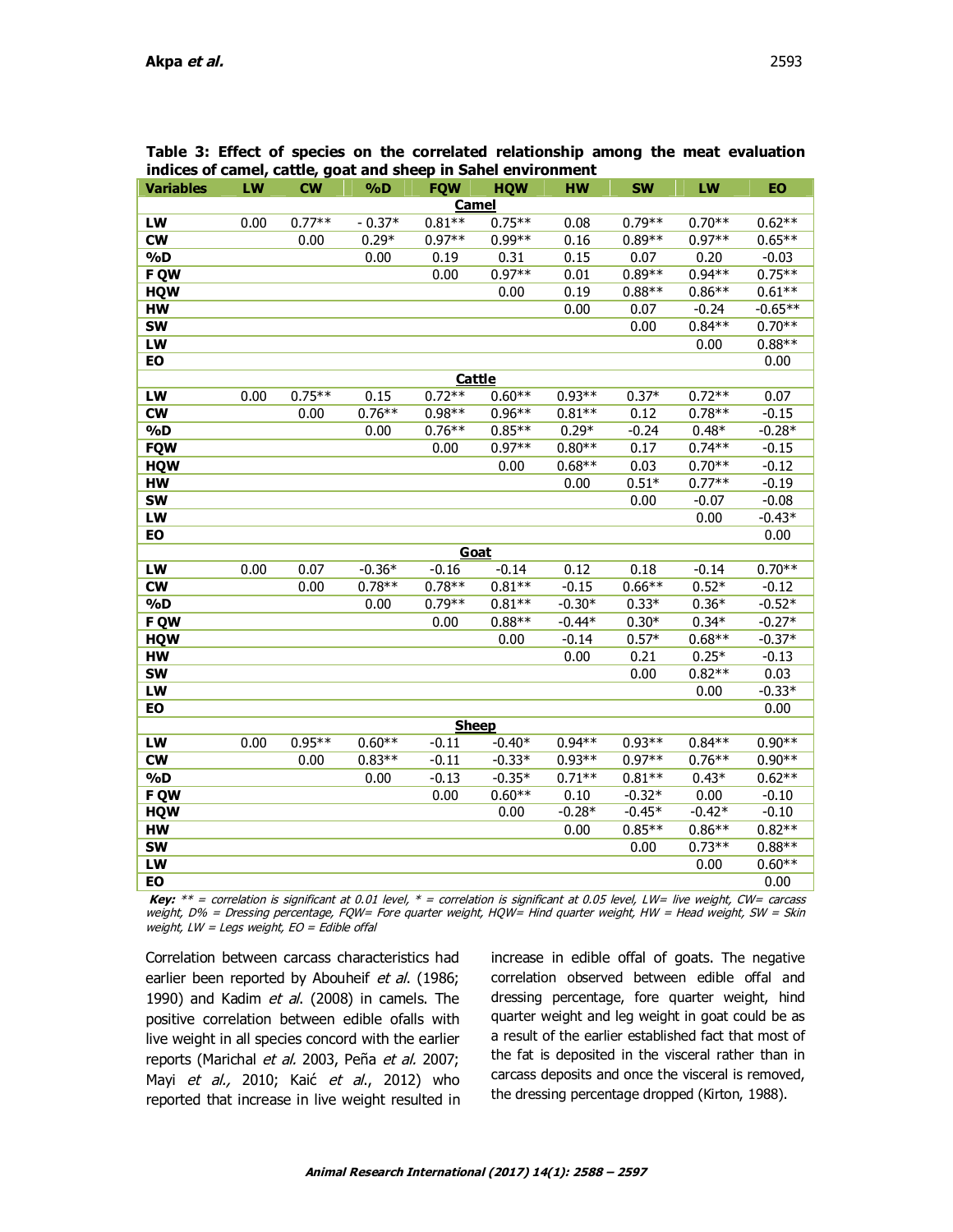| cattle, yout and sneep in sanel environment |      |           |          |             |            |           |           |          |          |
|---------------------------------------------|------|-----------|----------|-------------|------------|-----------|-----------|----------|----------|
| <b>Variables</b>                            | LW   | <b>CW</b> | $\%D$    | <b>F OW</b> | <b>HOW</b> | <b>HW</b> | <b>SW</b> | LW       | ΕO       |
| LW                                          | 0.00 | $0.93**$  | $-0.41*$ | $0.94**$    | $0.90**$   | $0.87**$  | $0.85**$  | $0.88**$ | $0.72**$ |
| <b>CW</b>                                   |      | 0.00      | $-0.14$  | $0.97**$    | $0.99**$   | $0.87**$  | $0.78**$  | $0.84**$ | $0.64**$ |
| D%                                          |      |           | 0.00     | $-0.20$     | $-0.11$    | $-0.22$   | $-0.45*$  | $-0.35*$ | $-0.48*$ |
| <b>F QW</b>                                 |      |           |          | 0.00        | $0.98**$   | $0.81**$  | $0.78**$  | $0.92**$ | $0.66**$ |
| <b>HQW</b>                                  |      |           |          |             | 0.00       | $0.83**$  | $0.76**$  | $0.84**$ | $0.64**$ |
| <b>HW</b>                                   |      |           |          |             |            | 0.00      | $0.83**$  | $0.68**$ | $0.48*$  |
| <b>SW</b>                                   |      |           |          |             |            |           | 0.00      | $0.70**$ | $0.64**$ |
| <b>LW</b>                                   |      |           |          |             |            |           |           | 0.00     | $0.64**$ |
| <b>EO</b>                                   |      |           |          |             |            |           |           |          | 0.00     |

**Table 4: Pooled correlated relationship among the meat evaluation indices of camel, cattle, goat and sheep in Sahel environment**

**Key:** \*\* = correlation is significant at 0.01 level, \* = correlation is significant at 0.05 level, LW= live weight, CW= carcass weight, D% = Dressing percentage, FQW= Fore quarter weight, HQW= Hind quarter weight, HW = Head weight, SW = Skin weight,  $LW = Legs$  weight,  $EO = Edible$  offal

It therefore means that increase in live weight in any of the species will automatically result to an increase in edible offal. Also the negative correlation between edible offals with dressing percentage in cattle and goat suggest that high amount of edible offal in these animals reduces dressing percentage.

The positive correlation of head weight with live weight, carcass weight, dressing percentage, fore and hind quarter weight in cattle might be as a result of long horns the cattle had which may add to the weight of the animal. Generally, the positive correlation between indices in this study suggests that an increase correlated indices would result to an increase in the other indices for any of these traits that are positively correlated would have a considerable positive impact on others. Negatively correlated indices suggest that an increase in some indices may result to a better or lesser yield of the other depending on the indices with which they negatively correlated with.

The pooled correlated relationships among the meat evaluation indices of the studied animal species showed that the dressing percentage was negatively and significantly correlated with other indices ( $p$ < 0.05,  $r = -0.35$ ) to -0.48) but not significant with carcass weight, fore quarter weight, hind quarter weight and head weight ( $p > 0.05$ ,  $r = -0.11$  to  $-0.22$ ) (Table 4). The implication was that high yields of the meat indices in these species would result in low dressing.

The correlated relationships among live weight, carcass weight, fore quarter weight, hind quarter weight, head weight, skin weight, leg weight and edible offal were positive and highly significant ( $p < 0.01$ ,  $r = 0.64 - 0.99$ ); thus indicating that they positively complement each other in meat yield. This is in agreement with the earlier reports of Russel *et al.* (1969) who reported similar values of relationships in meat samples. Also, Kadim et al. (2008) and Salehi et al. (2013) had reported a positive correlation between live weight and carcass weight and some carcass characteristics.

**Conclusion:** The result in this study showed that camel and ruminants meat productive performance can be accessed through their respective meat indices. Though sex could not be distinguished in camel and goat meat indices, preference could still be given to males in exploiting animals with good slaughter potentials especially for cattle and sheep as well as adult stage for all the species. Above all, camels could serve as good sources of meat supply in the arid environment to supply the needed animal protein to the populace.

## **REFERENCES**

ABOUHEIF, M. A., BASMAEIL, S. M. and BAKKAR, M. N. (1986). Estimation of body and carcass weights in Saudi Arabian Najdi male camels. Arab Gulf Journal of Science Research, 4: 733 – 743.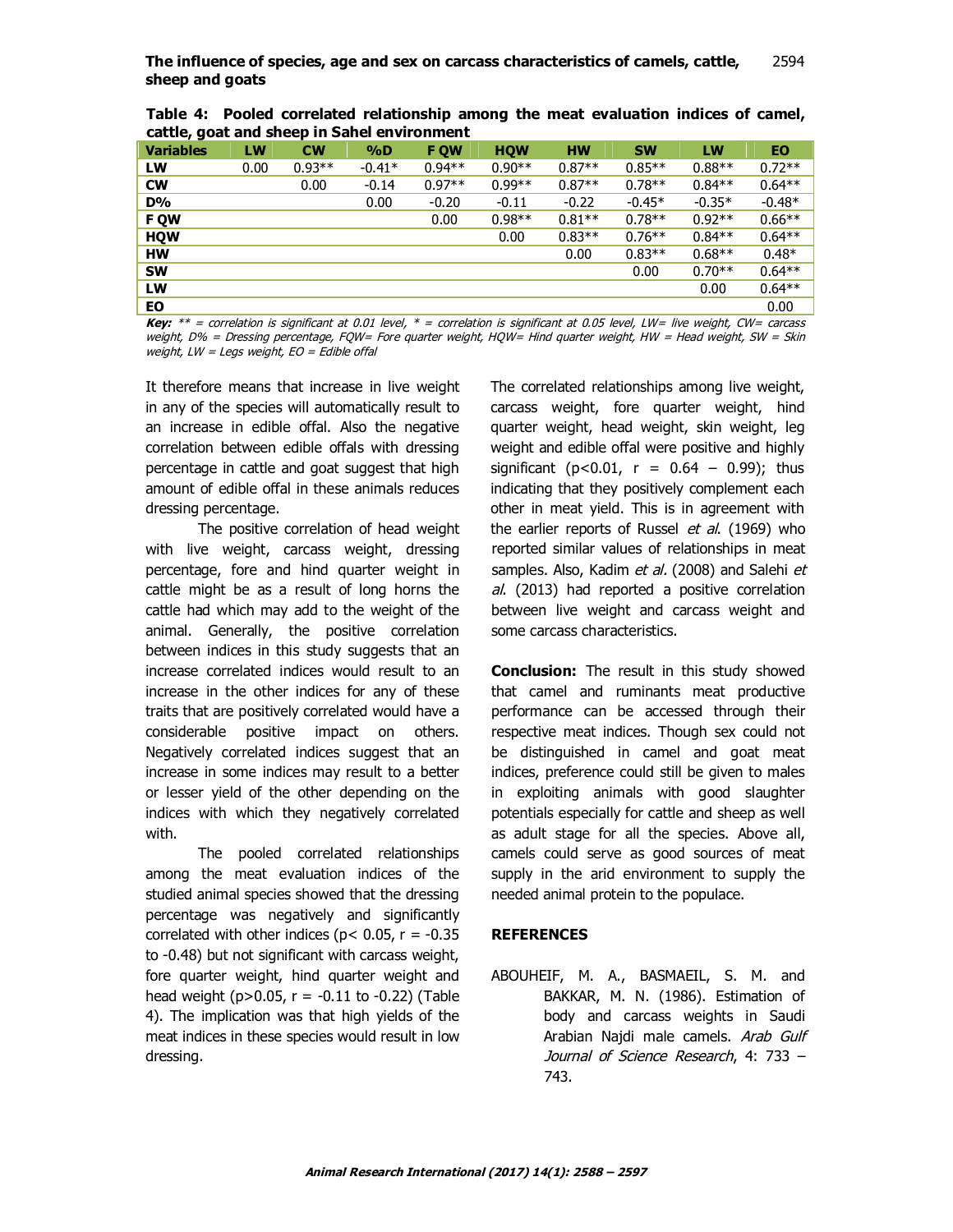- ABOUHEIF, M. A., BASMAEIL, S. M. and BAKKAR, M. N. (1990). A standard method for jointing camel carcasses with reference to the effect of slaughter age on carcass characteristics in Najdi camels 1: Wholesale cut weight. AJAS 3(2): 97 – 102.
- AL-ANI, F. K. (2004). Use and production of camels. Pages  $91 - 114$ . *In:* AL-ANI, F. K. (Ed.), Camel Management and Diseases. First Edition, Dar Al Sharq Printing Press, Qatar.
- ALBERT, E. O. C. (2002). The Past, Present and Future Extension on Camel Production in Kenya. Paper Presented at the  $8<sup>th</sup>$ Kenya Camel Forum, 11 – 15 March 2002, Mile 46, Kajiado, Kenya.
- ASSAN, N. (2012). Influence of non-genetic factors on weight and carcass traits in indigenous Matebele goat. Journal of Animal Production Advances, 2(1): 57 – 64.
- BONVILLANI, A., PEÑA, F., GEA, G., GOMEZ, G., PETRYNA, A. and PEREA, J. (2010). Carcass characteristics of Criollo Cordobes kid goats under an extensive management system: Effects of gender and live weight at slaughter. Meat Science, 86: 651 – 659.
- CAMFIELD, P. K., BROWN, A. H., JOHNSON, Z. B., BROWN, C. J., LEWIS, P. K. and RAKES, L. Y. (1999). Effects of growth type on carcass traits of pasture- or feedlot-developed steers. Journal of Animal Science, 77: 2437 – 2443.
- CHOAT, W. T., PATERSON, J. A., RAINEY, B. M., KING, M. C., SMITH, G. C., BELK, K. E. and LIPSEY, R. J. (2006). The effects of cattle sex on carcass characteristics and longissimus muscle palatability. Journal of Animal Science, 84: 1820 – 1826.
- DAWOOD, A. and ALKANHAL, M. A. (1995). Nutrient composition of Najdi camel meat. Meat Science, 39: 71 – 78.
- DUNCAN, D. B. (1955). Multiple range and multiple F-test. *Biometrics*,  $11: 1 - 14$ .
- EL-FAER, M. Z., RAWDAH, T. N., ATTAR, K. M. and DAWSON, M. V. (1991). Mineral and proximate composition of the meat

of the one-humped camel (Camelus dromedaries). Food Chemistry, 42: 139 – 143.

- ELGASIM, E. A. and ALKANHAL, M. A. (1992). Proximate composition, amino acids and inorganic minerals content of Arabian camel meat: Comparative study. Food Chemistry,  $45: 1 - 4$ .
- EUSMINGER, M. E. (1977). *Animal Sciences.* 7<sup>th</sup> Edition, The Inter States Printers and Publishers, Incorporated, USA.
- FALAGAN, A. (1992). El cordero segure˜no: crecimiento y caracter´ısticas carniceras (Segure˜na lambs: growth and meat characteristics). Ovis, 20:  $63 - 70$ .
- GAILI, E. S., GHANEM, Y. S. and MUKHTAR, A. M. (1972). A comparative study of some carcass characteristics of Sudan desert sheep and goats. Animal Production, 14: 351 – 357.
- GUILLEMIN, N., MEUNIER, B., JURIE, C., CASSAR-MALEK, I., HOCQUETTE, J. F., LEVEZIEL, H. and PICARD, B. (2009). Validation of a dot-blot quantitative technique for large scale analysis of beef tenderness biomarkers. Journal of Physiology and Pharmacology, 60: 91 – 97.
- HAMED, A. H. M., ELAMIN, M. E. and SOLAFA, I. A. O. (2014). Effects of age at fattening on Butana camel males carcass characteristics in the Sudan. Animal Review,  $1(2)$ :  $17 - 25$ .
- HAMMOND, J. (1983). General Principles Metabolism and Growth. Oliver and Boyd, London.
- HERRMANN, K. and FISHER, A. (2004). Methods for hygienic slaughter of camels. Pages 89 – 135. *In:* FARAH, Z. and FISHER, A. (Eds.), Milk and Meat from the Camel: Handbook on Products and Processing. Swiss Federal Institute of Technology, Zurich, Switzerland.
- KADIM, I. T., MAHGOUB, O. and PURCHAS, R. W. (2008). A review of the growth and carcass and meat quality characteristics of the one-humped camel (Camelus dromedarius). Meat Sciences, 80: 555 – 569.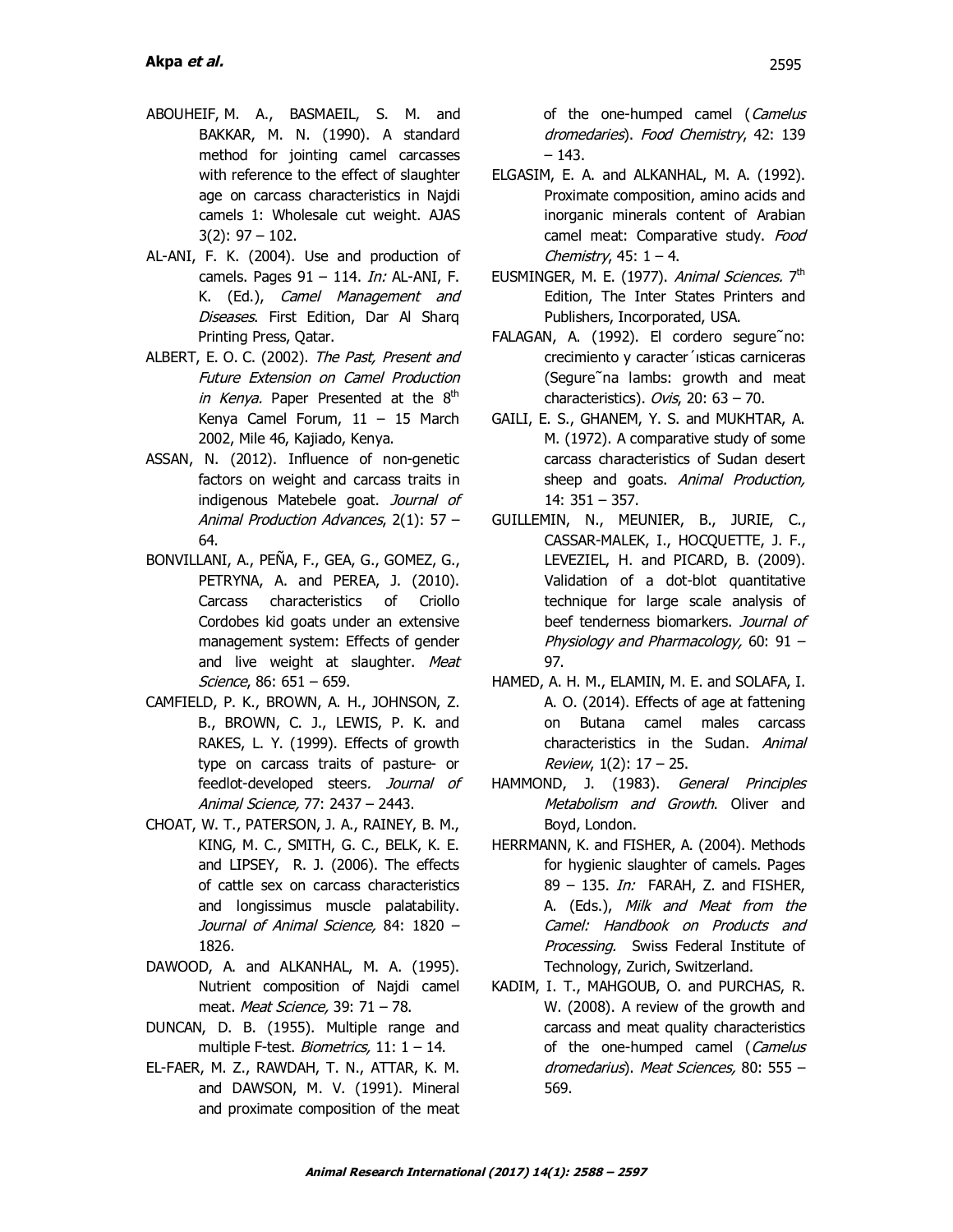#### The influence of species, age and sex on carcass characteristics of camels, cattle, **sheep and goats** 2596

- KAIĆ, A., CIVIDINI, A. and POTOČNIK, K. (2012). Influence of sex and age at slaughter on growth performance and carcass traits of Boer kids.  $20^{\rm th}$ International Symposium of Animal Science (Animal Science Days), September 19<sup>th</sup> − 21st, 2012, Kranjska Gora, Slovenia.
- KIRTON, H. (1988). Characteristics of goat meat, including carcass quality and methods of slaughter. Pages 13 – 18. In: Goat Meat Production in Asia. Proceedings of a Meat Workshop, Tando Jam, Pakistan.
- KOKNAROGLU, L. D., LOY, D. D., WILSON, D. E., HOFFMAN, M. P. and LAWRENCE, J. D. (2005). Factors affecting beef cattle performance and profitability. The Professional Animal Scientists, 21(4):  $286 - 296.$
- KURTU, M. Y. (2004). An assessment of the productivity for meat and carcass yield of camel (Camelus dromedarius) and the consumption of camel meat in the eastern region of Ethiopia. Tropical Animal Health and Production, 36: 65 – 76.
- MARICHAL, A., CASTRO, N., CAPOTE, J., ZAMORANO, M. J. and ARGUELLO, A. (2003). Effects of live weight at slaughter (6, 10 and 25 kg) on kid carcass and meat quality. Livestock Production Science, 83: 247 – 256.
- MAYI, E. J. T., ALK-MAYI, E. J. T. and ALKASS, J. E. (2010). Effect of fattening period on growth rate and carcass characteristics of Meriz and Black goats. Egyptian Journal of Sheep and Goat,  $5(1)$ : 221 – 232.
- PANJONO-KANG, S. M., LEE, I. S. and LEE, S. K. (2009). Carcass characteristics of Hanwoo (Korean cattle) from different sex conditions, raising altitudes and slaughter seasons. Livestock Sciences,  $123(2 - 3)$ : 283 – 287.
- PEÑA, F., PEREA, J., GARCIA, A. and ACERO, R. (2007). Effects of weight at slaughter and sex on the carcass characteristics of Florida suckling kids. Meat Science, 75: 543–550.
- PEREZ, P., MAINO, M., GUZMGN, R., VAQUERO. A., KOBRICH, C. and POKNIAK, J. (2000). Carcass characteristics of Ilamas (Lama glama) reared in central Chile. Small Ruminant Research, 37: 93 – 97.
- PÉREZ, P., MAINO, M., TOMIC, G., MARDONES, E. and POKNIAK, J., 2002. Carcass characteristics and meat quality of Suffolk down suckling lambs. Small Ruminant Research, 44: 233 – 240.
- RUSSEL, A. J. F., DONEY, J. M. and GUNN, R. G., 1969. Subjective assessment of fat in live sheep. Journal of Agricultural Science, 72: 451 – 454.
- SALEHI, M., MIRHADI, A., GHAFOURI-KESBI, F., ASADI-FOZI, M. and BABAK, A. (2013). An evaluation of carcass and hide characteristics in Dromedary versus Bacterian x Dromedary crossbred camel. Journal of Agricultural Science and Technology, 15: 1121 – 1131.
- SANTOS, V., AZEVEDO, J. and SILVA, S. (2000). Relative growth of body and carcass components of male Ile-de-France lambs. Revista Portuguesa de Zootecnia, VII $(1)$ : 29 – 41.
- SAPAROV, G. and ANNAGELDIYEV, O. (2005). Meat productivity of the camel Arvana breed and ways to increase it. Pages  $211 - 214$ . *In:* FAYE, B. and ESENOV, P. (Eds.), Desertification Combat and Food Safety. IOS Press, Nieuwe Hemweg 6B, 1013BG Amsterdam, The Netherlands.
- SAS (2002). Statistical Analysis System. Version 9.2, SAS Institute, Cary, NC, USA.
- SHORT, R. E., GRINGS, E. E., MACNEIL, M. D., HEITSCHMIDT, R. K., WILLIAMS, C. B. and BENNETT, G. L. (1999). Effects of sire growth potential, growing-finishing strategy and time on feed on performance, composition and efficiency of steers. Journal of Animal Science, 77:  $2406 - 2417.$
- SOLTANIZADEH, N., KADIVAR, M., KERAMAT, J., BAHRAMI, H. and POORREZA, F. (2010). Camel cocktail sausage and its physicochemical and sensory quality. International Journal of Food Sciences and Nutrition, 61: 226 – 243.